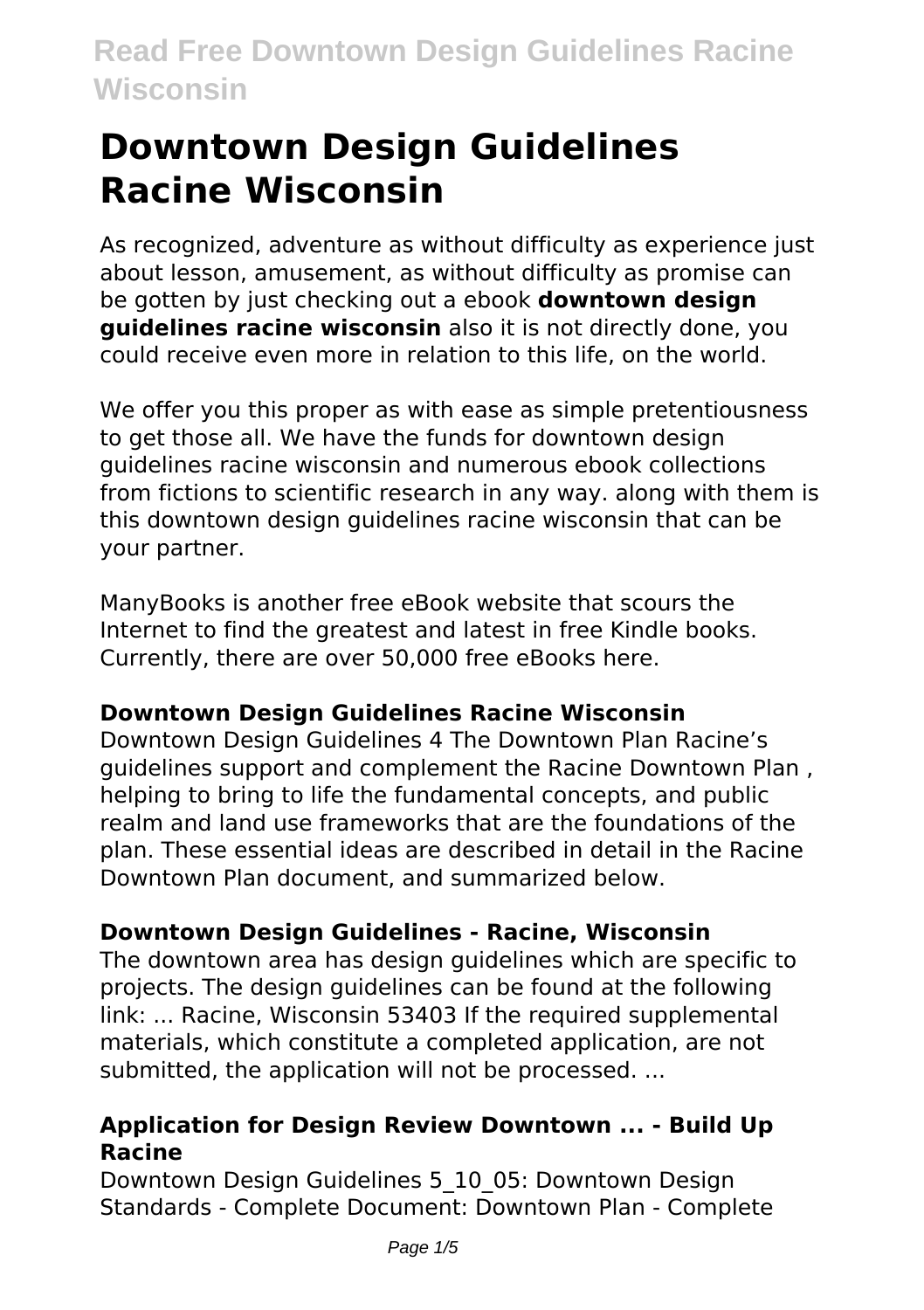5\_10\_05: Greater Uptown NRSA - FINAL [approved] Jens Jensen and the Racine, Wisconsin Parks: Live Towerview Plan: Racine Housing Rehabilitation and General Administration Manual: Racine Housing Rehabilation and General Administration ...

### **City Development | Adopted City Plans | City of Racine**

Downtown Design Guidelines Racine Wisconsin is straightforward in our digital library an online entry to it is set as public appropriately you can download it instantly. Our digital library saves in combined countries, allowing you to acquire the most less

#### **[Book] Downtown Design Guidelines Racine Wisconsin**

Downtown Design Guidelines Racine Wisconsin, it is completely simple then, in the past currently we extend the connect to purchase and make bargains to download and install Downtown Design Guidelines Racine Wisconsin suitably simple! Oster Breadmaker Instruction Manual, chapter 27 section 3 guided reading popular

#### **Download Downtown Design Guidelines Racine Wisconsin**

As this downtown design guidelines racine wisconsin, it ends taking place being one of the favored ebook downtown design guidelines racine wisconsin collections that we have. This is why you remain in the best website to look the amazing books to have. We now offer a wide range of services for both traditionally and self-published authors. What ...

#### **Downtown Design Guidelines Racine Wisconsin**

downtown design guidelines racine wisconsin PDF may not make exciting reading, but downtown design guidelines racine wisconsin is packed with valuable instructions, information and warnings. We also have many ebooks and user guide is also related with downtown design guidelines racine

#### **DOWNTOWN DESIGN GUIDELINES RACINE WISCONSIN PDF**

Downtown Area Design Review Commission: First Thursday of each month, 4:30 p.m. Landmarks Preservation Commission: Second Monday of each month, ... Racine, Wisconsin 53403 Main Phone: (262) 636-9101 City Hall Annex 800 Center Street Racine,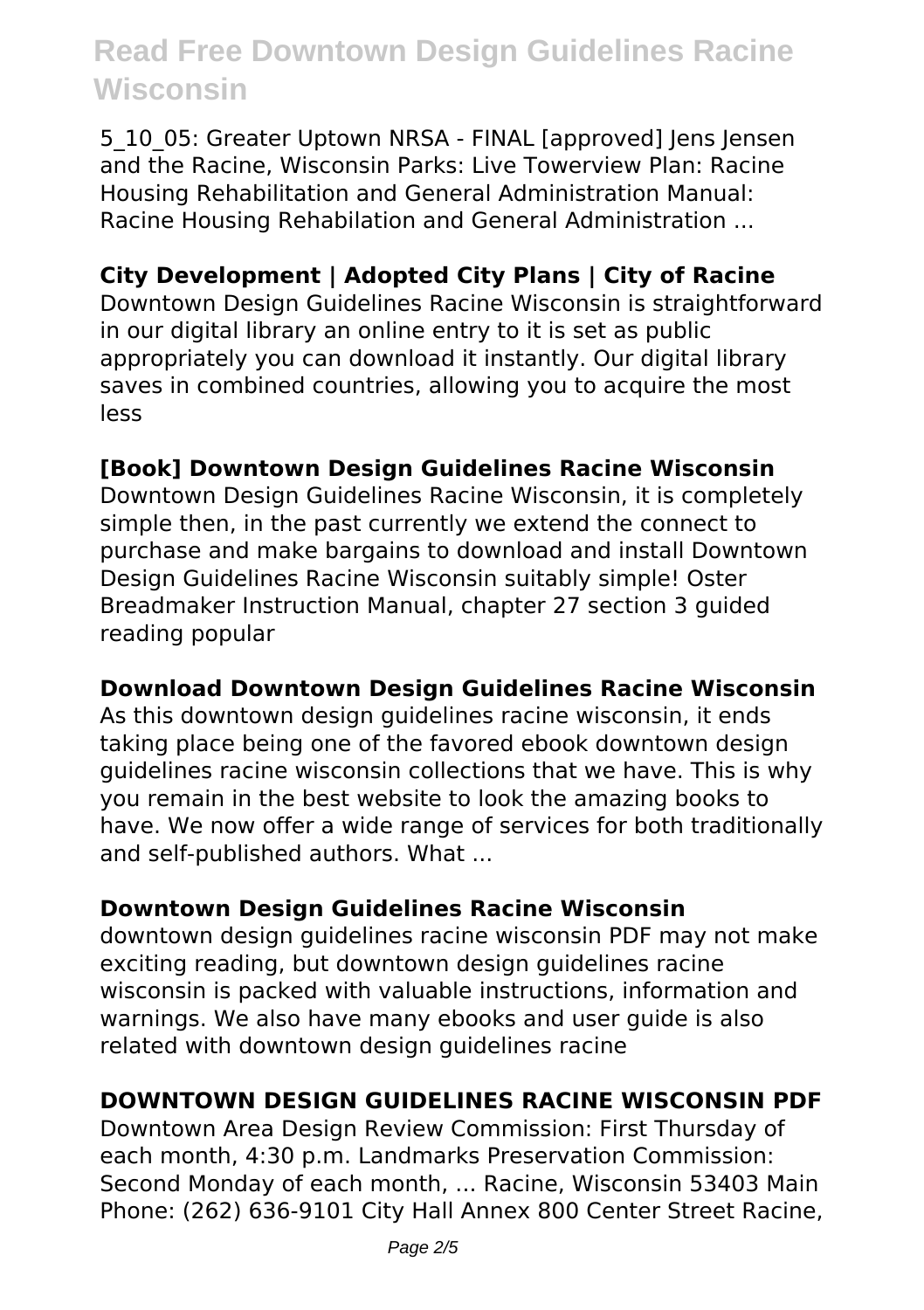Wisconsin 53403 Visit Department Directory

#### **Development Review Schedules | City of Racine**

Downtown Racine is one of the Midwest's most unique and vibrant lakefront communities. Make Downtown Racine your getaway destination for boating, dining, shopping, art and fun! Our historic charm, boutiques, art galleries, international cuisine and museums are just a few of the reasons why Downtown Racine is the place to see.

#### **Downtown Racine | A Unique & Vibrant Lakefront Community**

The purpose of the Design Guidelines is to coordinate and orchestrate the overall development of the city core, so that projects help each other succeed and result in a better, livable downtown. The Design Guide, "DESIGN for a LIVABLE DOWNTOWN", are intended to provide guidance for creating a livable Downtown and will be used jointly by the ...

#### **Downtown Design Guide | Urban Design Studio | City of Los ...**

With eight conditions attached, the Racine Planning, Heritage and Design Commission approved a request submitted by Dominion Properties of Milwaukee, authorized agent for Milwaukee-based The Main ...

#### **Racine Planning, Heritage and Design Commission approves ...**

Racine, WI 53403 United States + Google Map No Cover Sammy Ray, with her guitar and great vocals, is known for her country music but is a HUGE fan of progressive rock/metal bands such as Opeth, Pantera, Tool, Steven Wilson, Avenge Sevenfold, Nothing More, Rush and Breaking Benjamin.

#### **Events in Downtown Racine, Wisconsin | Current Events**

The City of Racine White Box program is designed to encourage the redevelopment of older commercial buildings as vibrant, retail commercial spaces within traditional neighborhood districts and downtown. The City recognizes that many buildings may be non-compliant with modern building codes and that the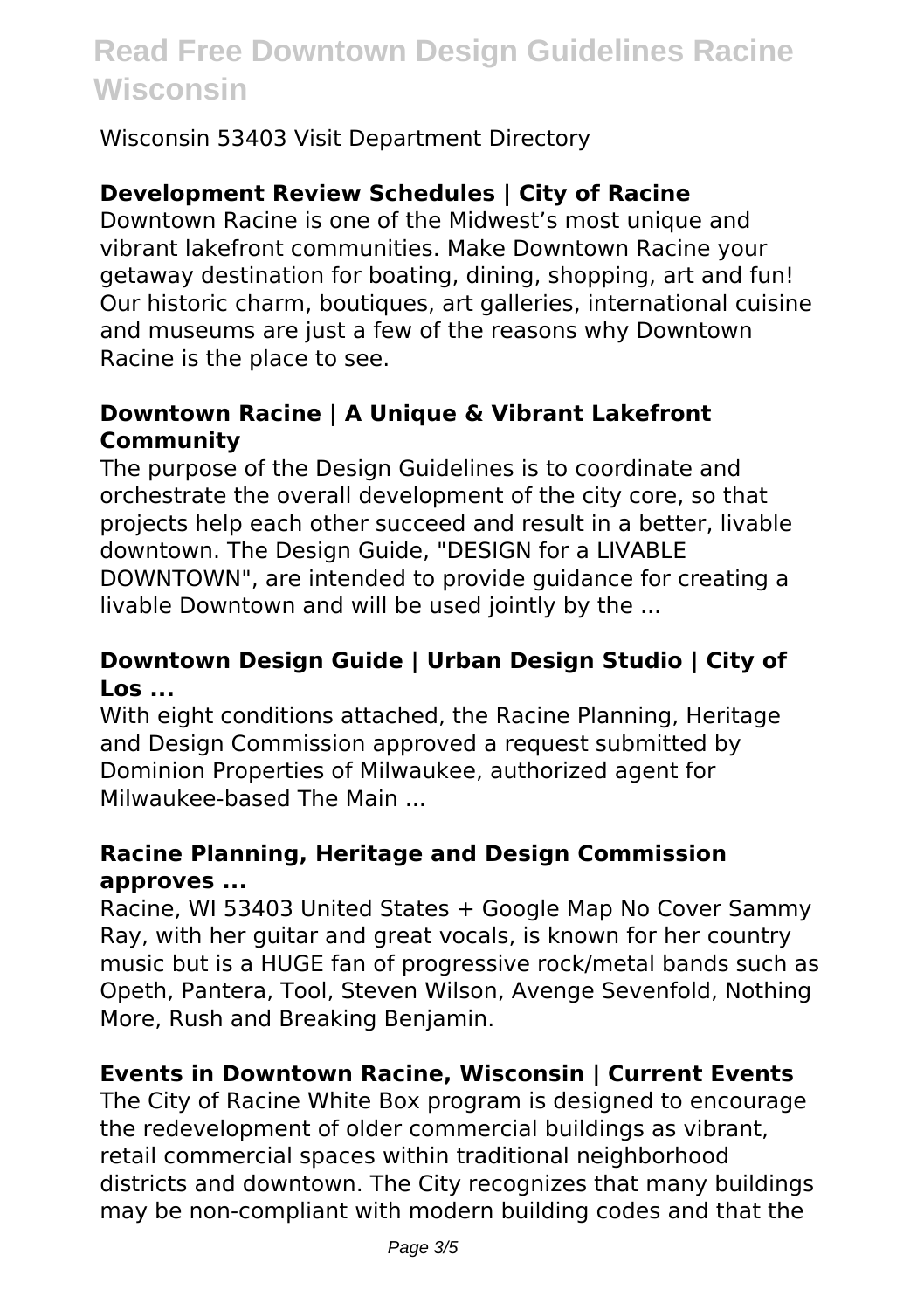cost of these improvements often fall to new entreprenuers looking to establish small businesses.

#### **Commercial White Box Grant Program | City of Racine**

In addition, we have several sets of neighborhood-specific design guidelines that supplement the Citywide and Downtown design guidelines. The neighborhood-specific guidelines are listed below and divided into the their respective design review districts: Northwest Design Review Board District.

#### **Design Review - Design Guidelines - SDCI | seattle.gov**

For the 19th consecutive year, the Downtown Racine Corporation has unveiled a public art project in Downtown Racine. This year's project featured a set of three flowerpots. 20 artists were selected to adorn the pots with their creativity. 20 sets of pots are scattered through Downtown.

#### **Public Art Flowerpots Unveiled in Downtown Racine with ...**

HISTORIC DOWNTOWN RIPON DESIGN MANUAL Design Guidelines For Ripon's Central Business District Ripon, Wisconsin PREPARED BY: Ripon Historic Preservation Commission and Ripon Main Street, Inc. May, 2008 This design manual is NOT a set of standards or requirements for buildings in Downtown Ripon. It is not a formula or specific solution.

#### **Downtown Ripon Design Guidelines**

Downtown Racine's art scene is certainly the place to be. ... Photographic Design Gallery & Framing (262) 633-9899. 411 Sixth Street, Racine, WI 53403. Website. Racine Arts Council (262) 635-0261. 716 College Ave. # 202, Racine, WI 53403. OS Projects (262) 800-3564. 601 Sixth Street, Racine, WI 53403. Website. Racine Art Museum (262) 638-8300 ...

#### **Arts/Galleries | Downtown Racine Corporation | Racine, WI**

Downtown Racine: Address, Phone Number, Downtown Racine Reviews: 4/5. United States ; Wisconsin (WI ... Racine, WI 53403-1120. Website +1 262-834-8155. Best nearby. ... Very interesting little shops. Beautiful circa 1800's architecture and